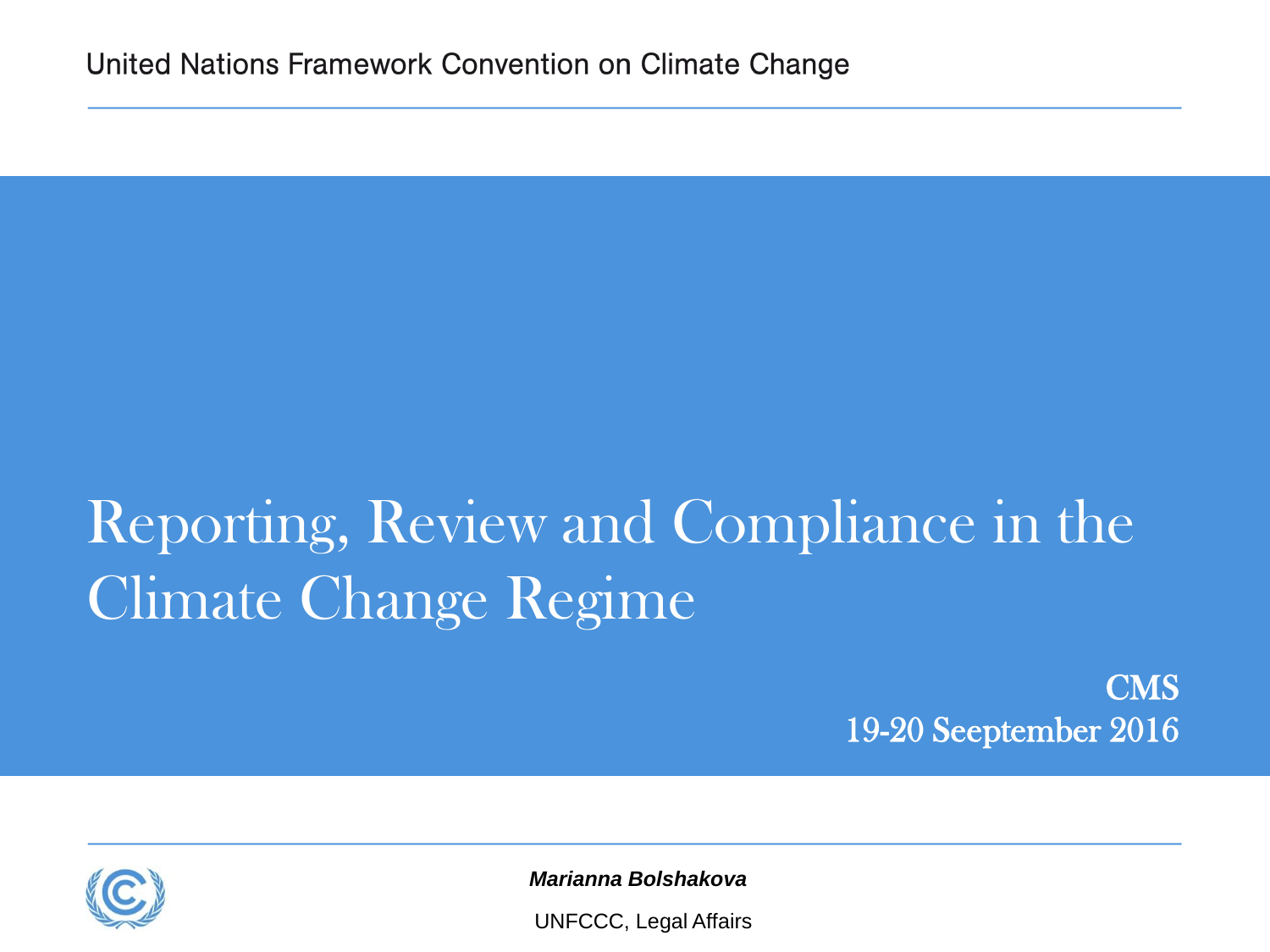### Climate Change Framework

- The United Nations Framework **Convention** on Climate Change : 197 Parties
- The **Kyoto Protocol**: 192 Parties
- The **Paris Agreement**: 180 signatories, 28 Parties



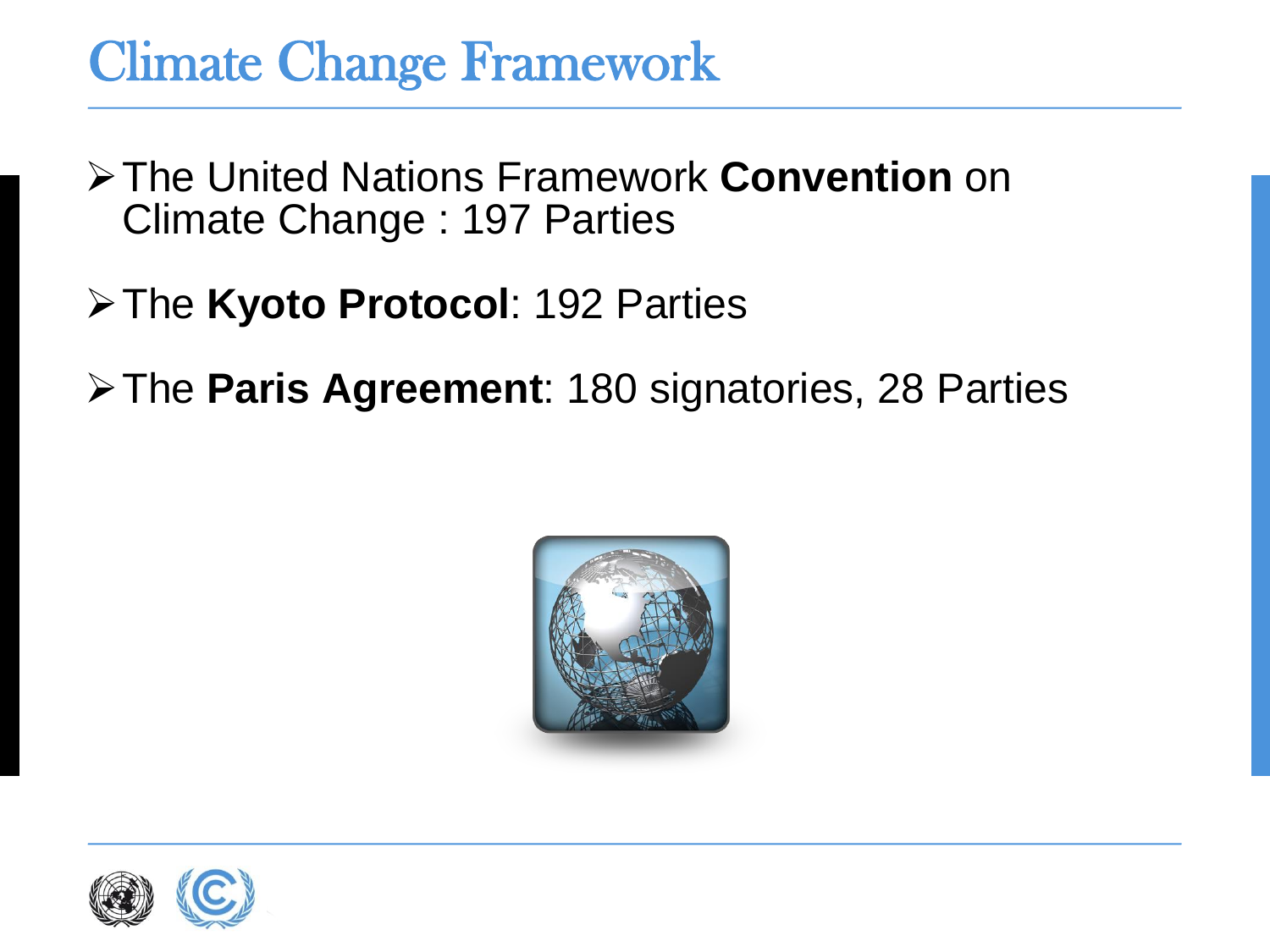## CBDR

**The principle of common but differentiated responsibilities and respective capabilities**

**Annex I Parties Non-Annex I Parties** 

**(Developed country Parties) (Developing country Parties)**

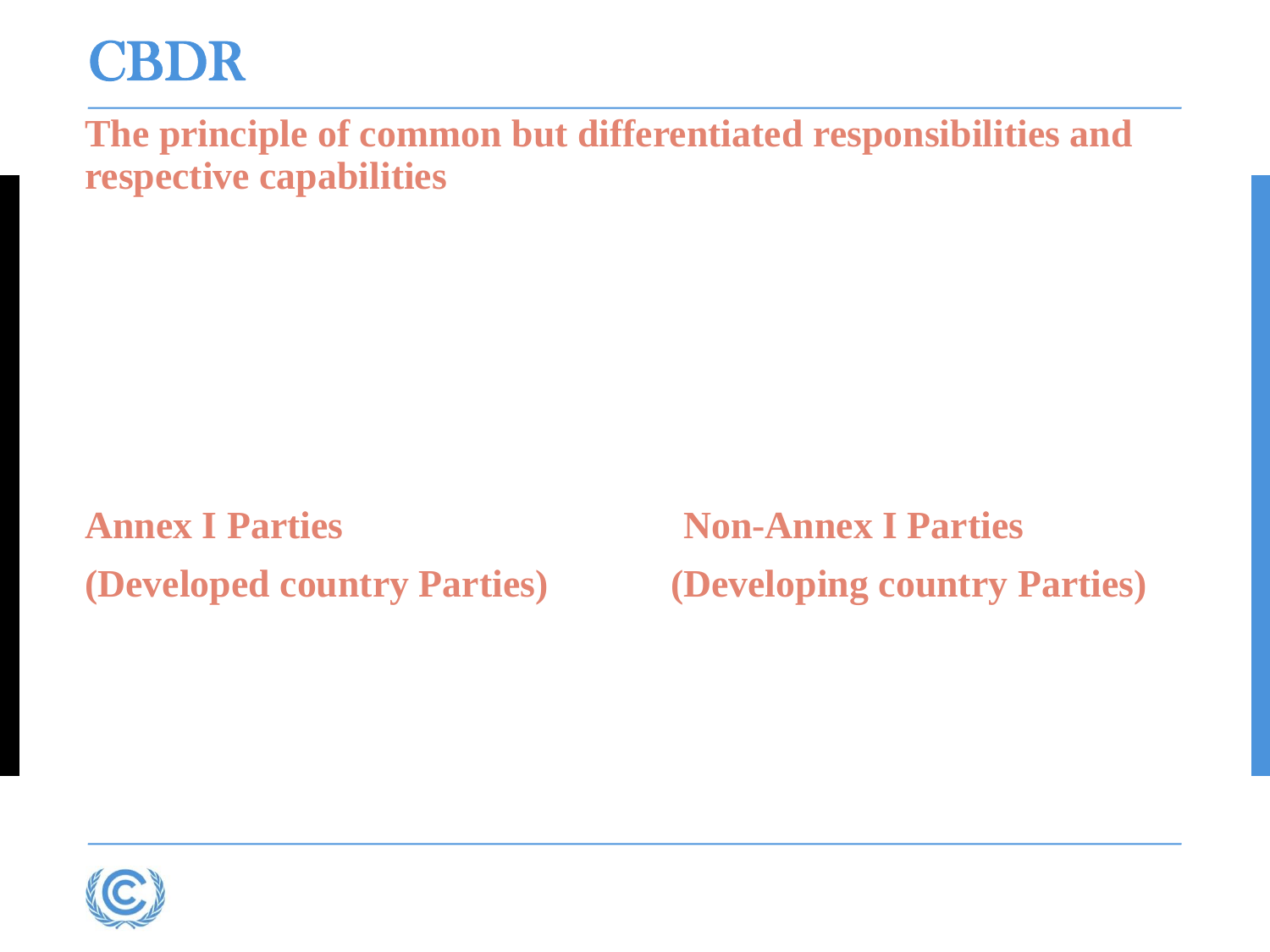#### Reporting, review and compliance arrangements at a glance

| <b>MRV</b><br>elements                    | <b>Annex I Parties</b>                                                                                                                                                         | <b>Non-Annex   Parties</b>                                                                                                          |
|-------------------------------------------|--------------------------------------------------------------------------------------------------------------------------------------------------------------------------------|-------------------------------------------------------------------------------------------------------------------------------------|
| Reporting                                 | National communications (4 years)<br>National GHG inventory (annually)<br>Biennial reports (2 years)                                                                           | National communications<br>(contain GHG inventory) (4 years)<br><b>Biennial update reports</b><br>(contain GHG inventory) (2 years) |
| Technical<br>review or<br>analysis        | Technical review of biennial reports (2 years)<br>In-depth review of national communications<br>$(4 \text{ years})$<br>Annual review of national GHG inventories<br>(annually) | Technical analysis of biennial update<br>reports (2 years)                                                                          |
| Multilateral<br>process and<br>compliance | Multilateral assessment (2 years)<br>Compliance (standing arrangements)                                                                                                        | Facilitative sharing of views 2 years)                                                                                              |

| <b>Color coding</b> |                                    |  |
|---------------------|------------------------------------|--|
|                     | Convention only                    |  |
|                     | Kyoto Protocol only                |  |
|                     | Both Convention and Kyoto Protocol |  |

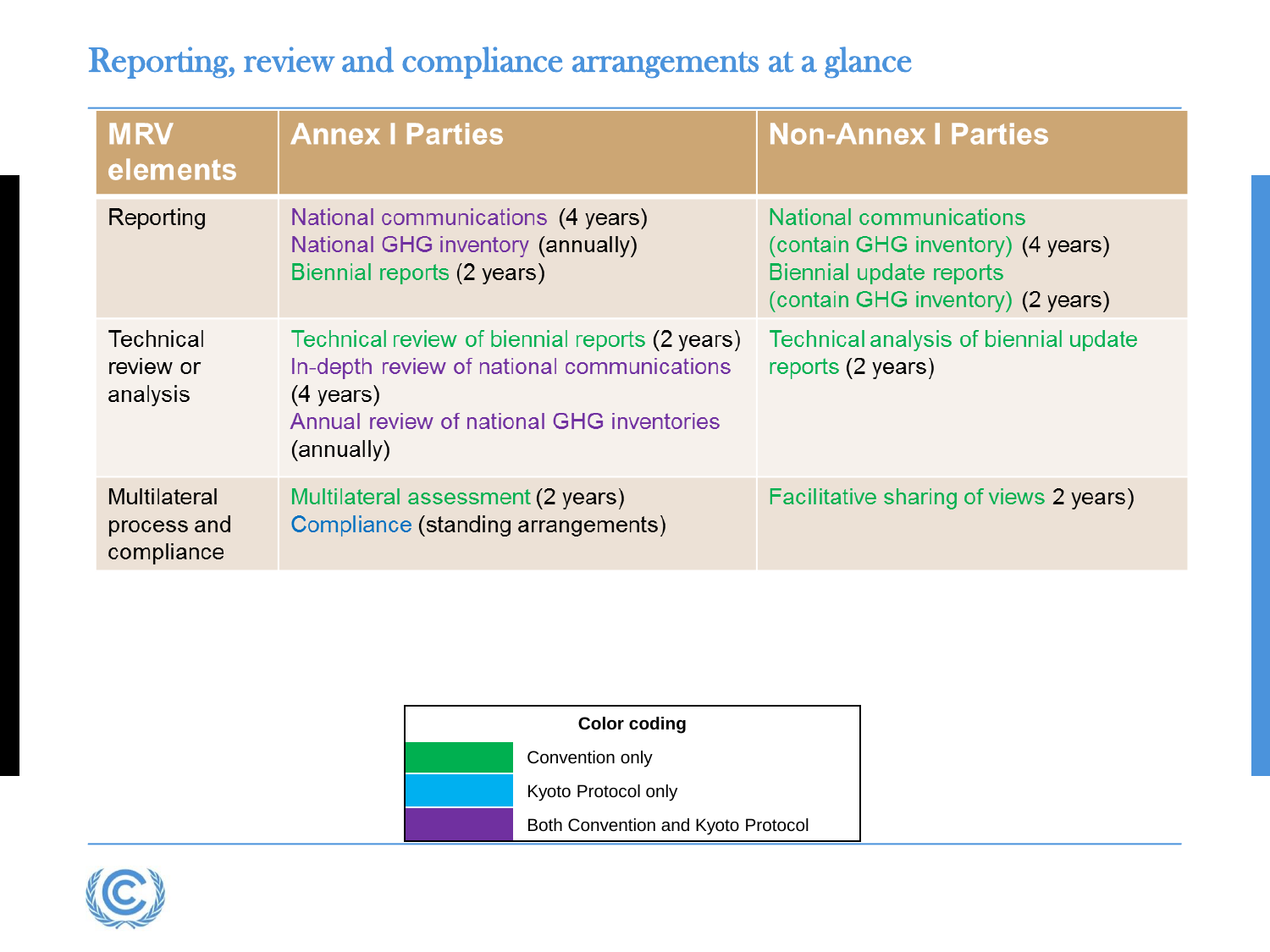#### Expert review

- All reports submitted by Parties are reviewed by Expert Review Teams (ERTs)
- ERTs are composed of experts from rosters (generalists and specific fields (waste, agriculture, energy, etc).
- To get rostered: nomination by Party online training online exams
- Reviews both centralized and in-country (frequency and rotation principles determined in decisions)

**469 experts passed two or more examinations to become members of expert review teams in 2006-2015** 

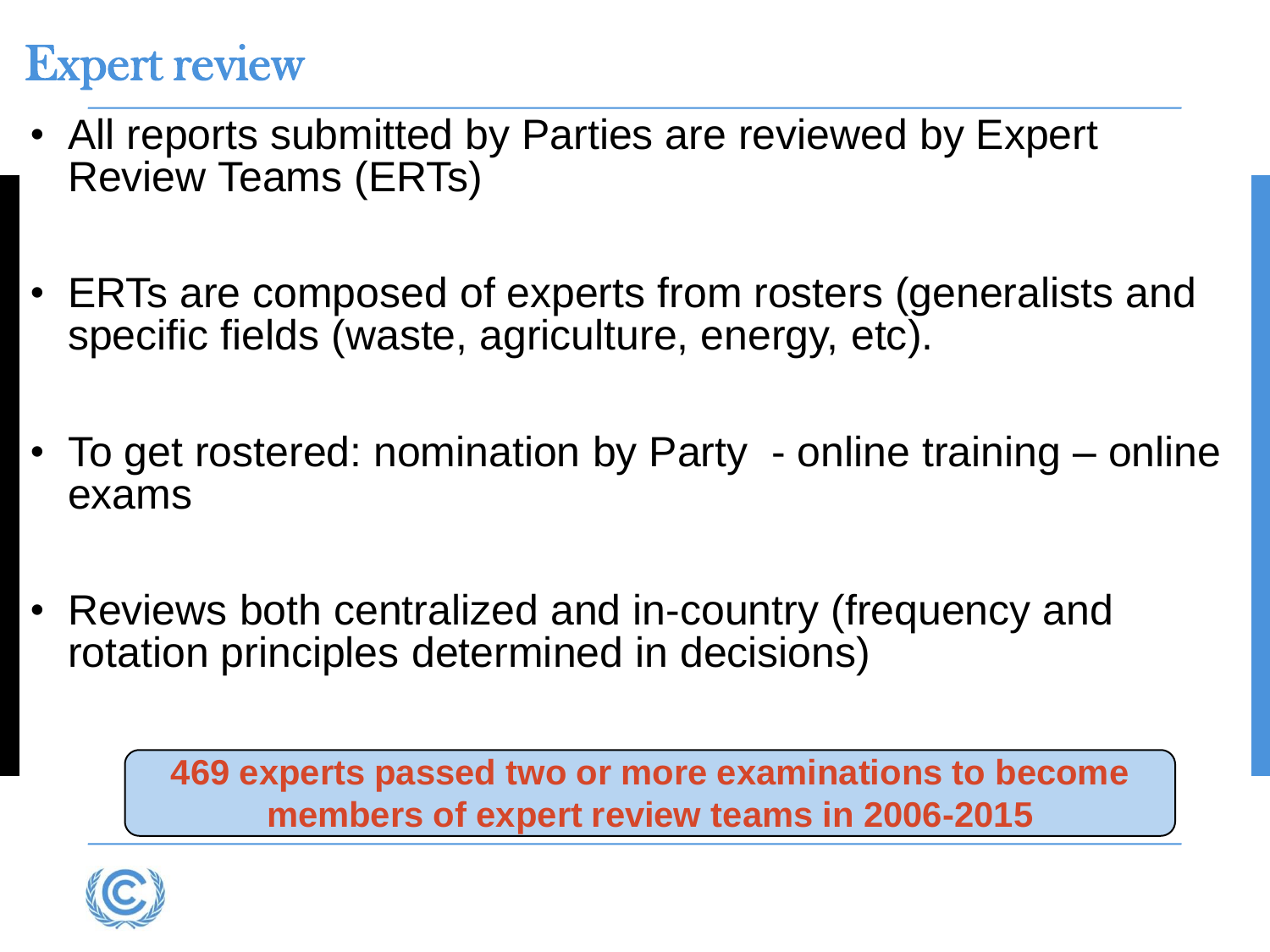## **Reporting, Review and Compliance**



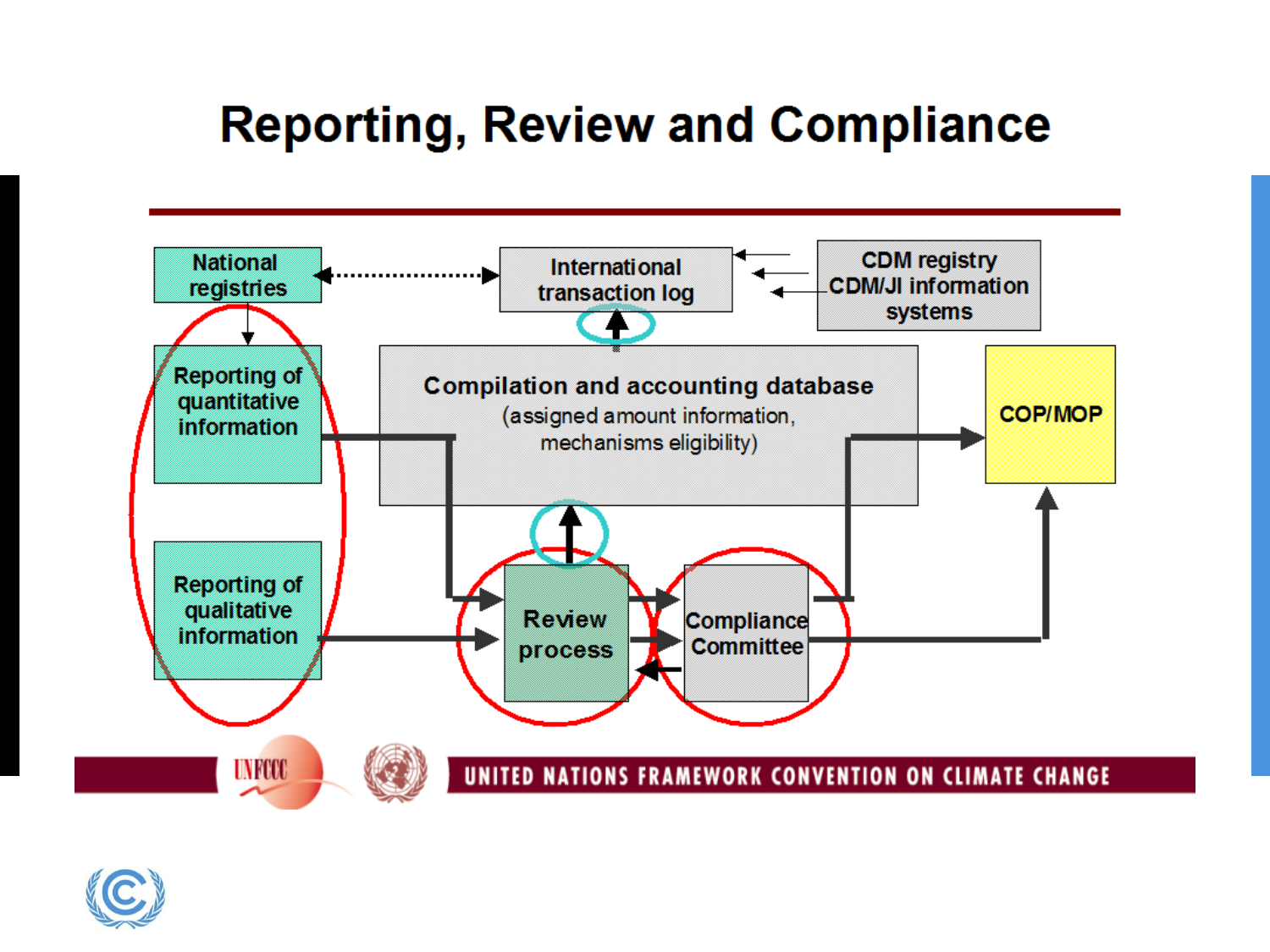## KP Compliance Committee: process organization

- **Mandate – Article 18, Decision 27/CMP.1**
- Facilitate, promote and enforce compliance with the KP commitments
- Among the most comprehensive and rigorous systems of compliance in MEAs
- Mostly decision-based



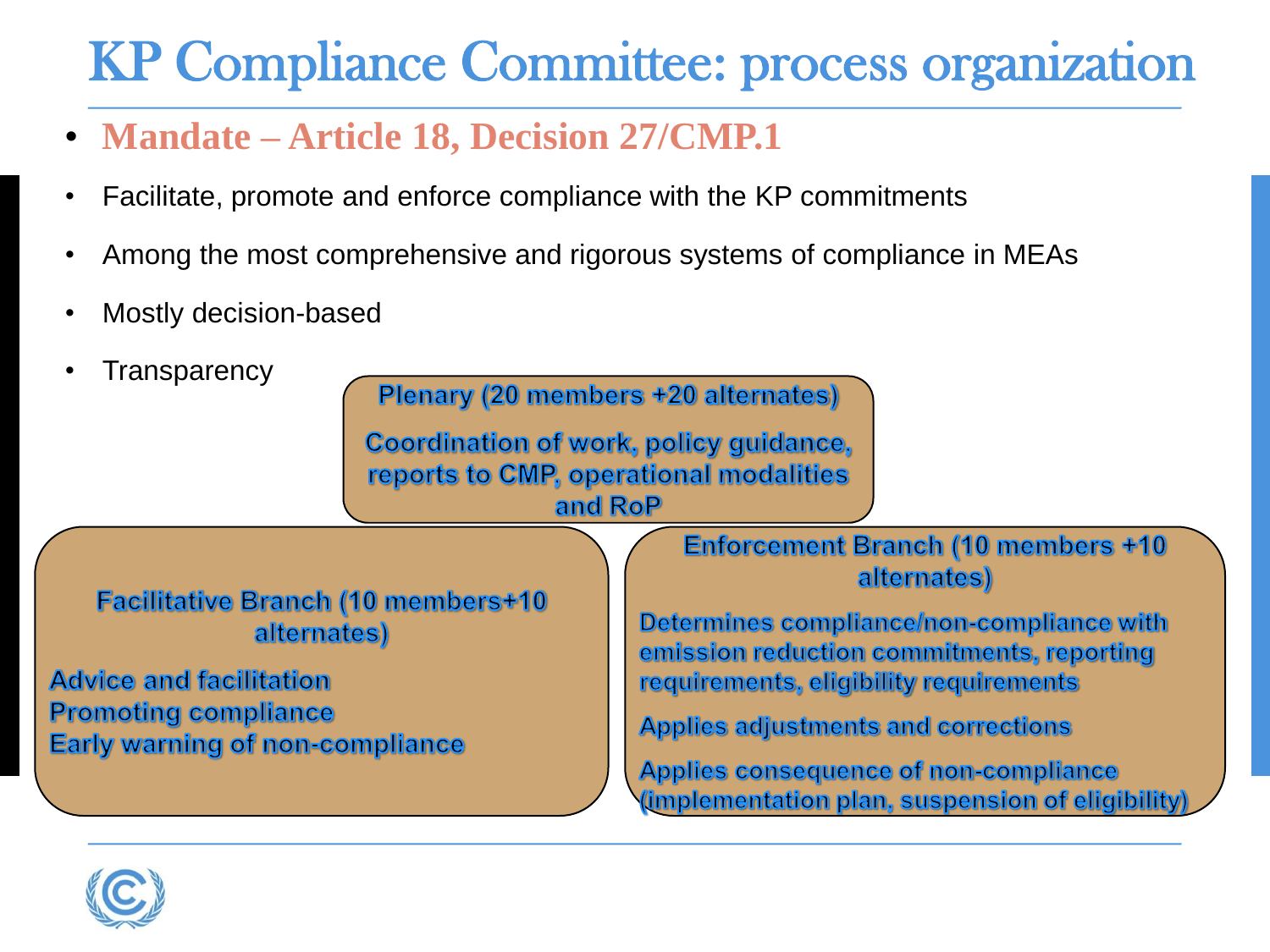#### **Triggers and (enforcement) process**

- Self-trigger
- Party-to-Party trigger
- Questions of implementation arising from unresolved problems pertaining to language of **mandatory** nature (in **decisions**)

*No Self-submission or Party-to Party submission made No offer of facilitative assistance accepted*

- $Q$ ols  $\rightarrow$  Bureau  $\rightarrow$  Facilitative or Enforcement branch
- EB  $\rightarrow$  decision to proceed  $\rightarrow$  Party can submit information and request hearing  $\rightarrow$  decision on expert advice  $\rightarrow$  meeting to consider the QoI (with technical experts and Party)  $\rightarrow$ preliminary finding  $\rightarrow$  to Party for comment  $\rightarrow$  final decision  $\rightarrow$  [if non-compliance  $\rightarrow$ declaration of non-compliance, request to submit implementation plan, suspension of trade and mechanisms (and/or deduction from emission allowance)  $\rightarrow$  re-evaluation based on the progress in the implementation of the plan (usually with expert input  $\rightarrow$  reinstatement of compliance (and eligibility)
- $\sim$  4-5 mo to final decision;  $\sim$ 1 1.5 year to compliance

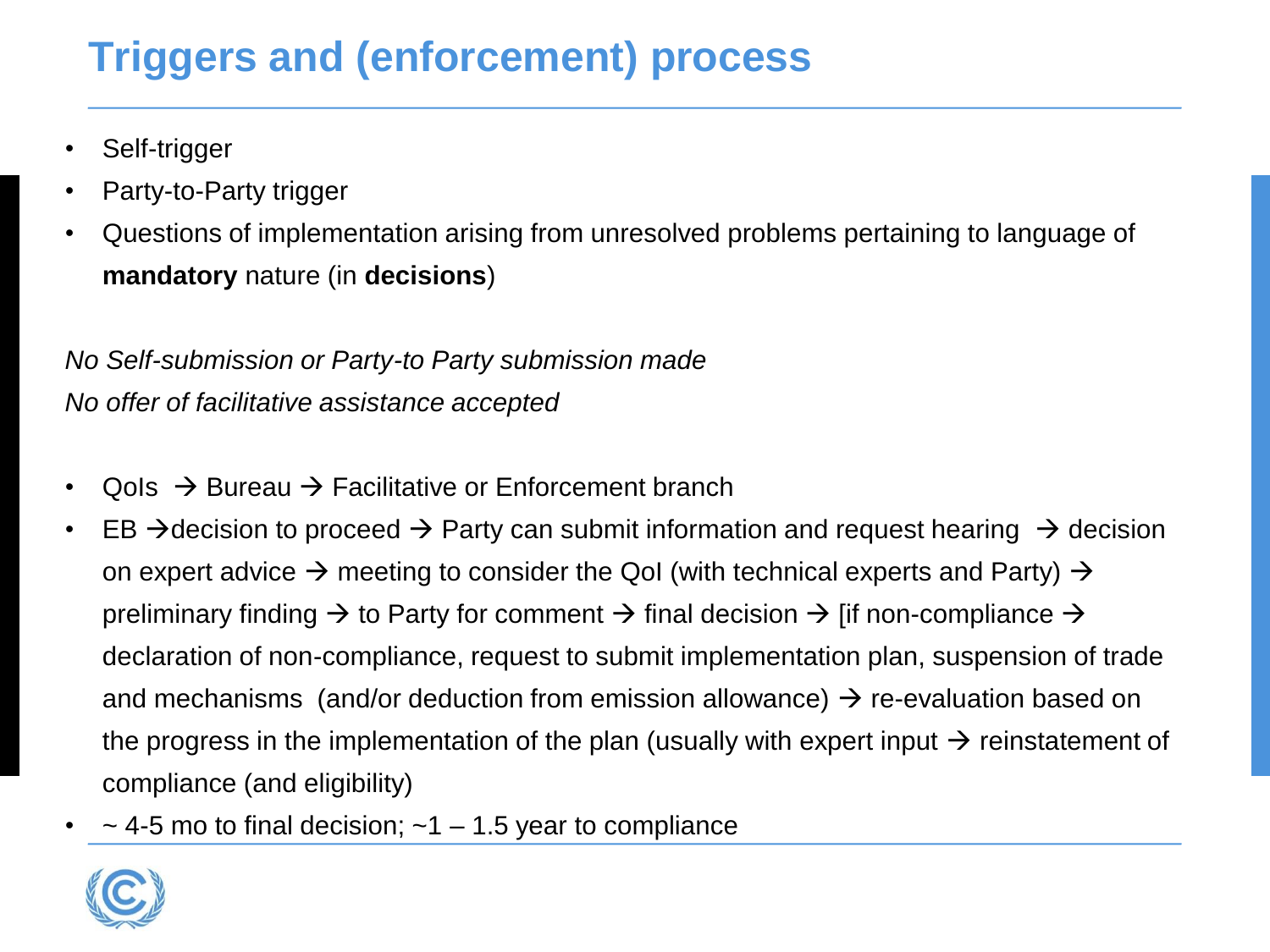

#### *Compliance Committee Functions*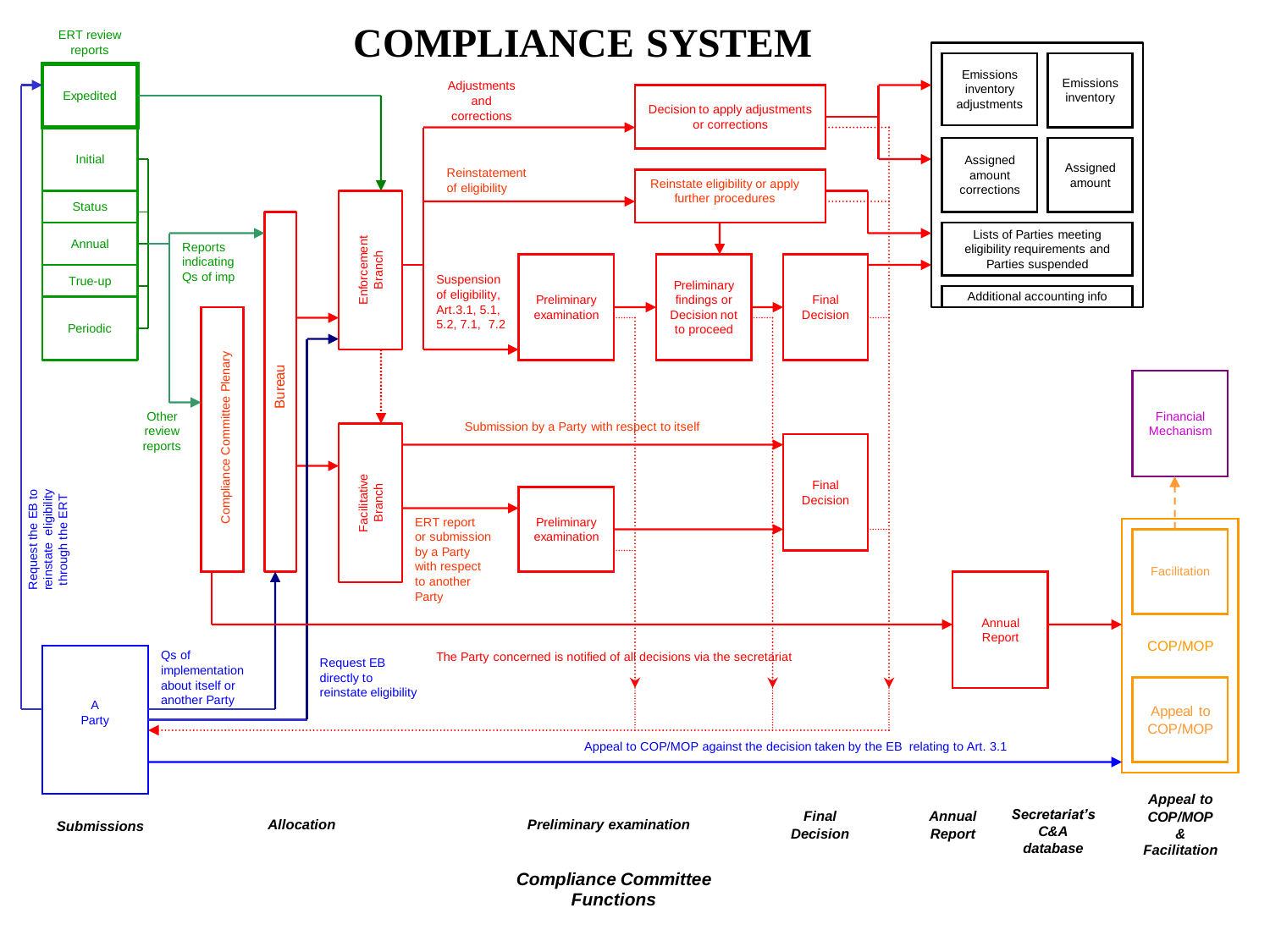## Compliance Committee: since 2006

- **Meetings in 2006-2016**
	- a) Plenary  $-18$  meetings
	- b)  $EB 29$  meetings
	- c)  $FB 19$  meetings
- **8 Parties with QoIs**
	- 2007 (1), 2008 (1), 2009 (1), 2010 (1), 2011(3), 2012 (1); 2016 (1)
	- 8 findings of non-compliance (6 with suspension of eligibility);
	- All but one Parties found in non-compliance successfully implemented plans to bring them into compliance.
- **Improving consistency of reviews**
	- Successful dialogue with inventory lead reviewers; 2 joint workshops

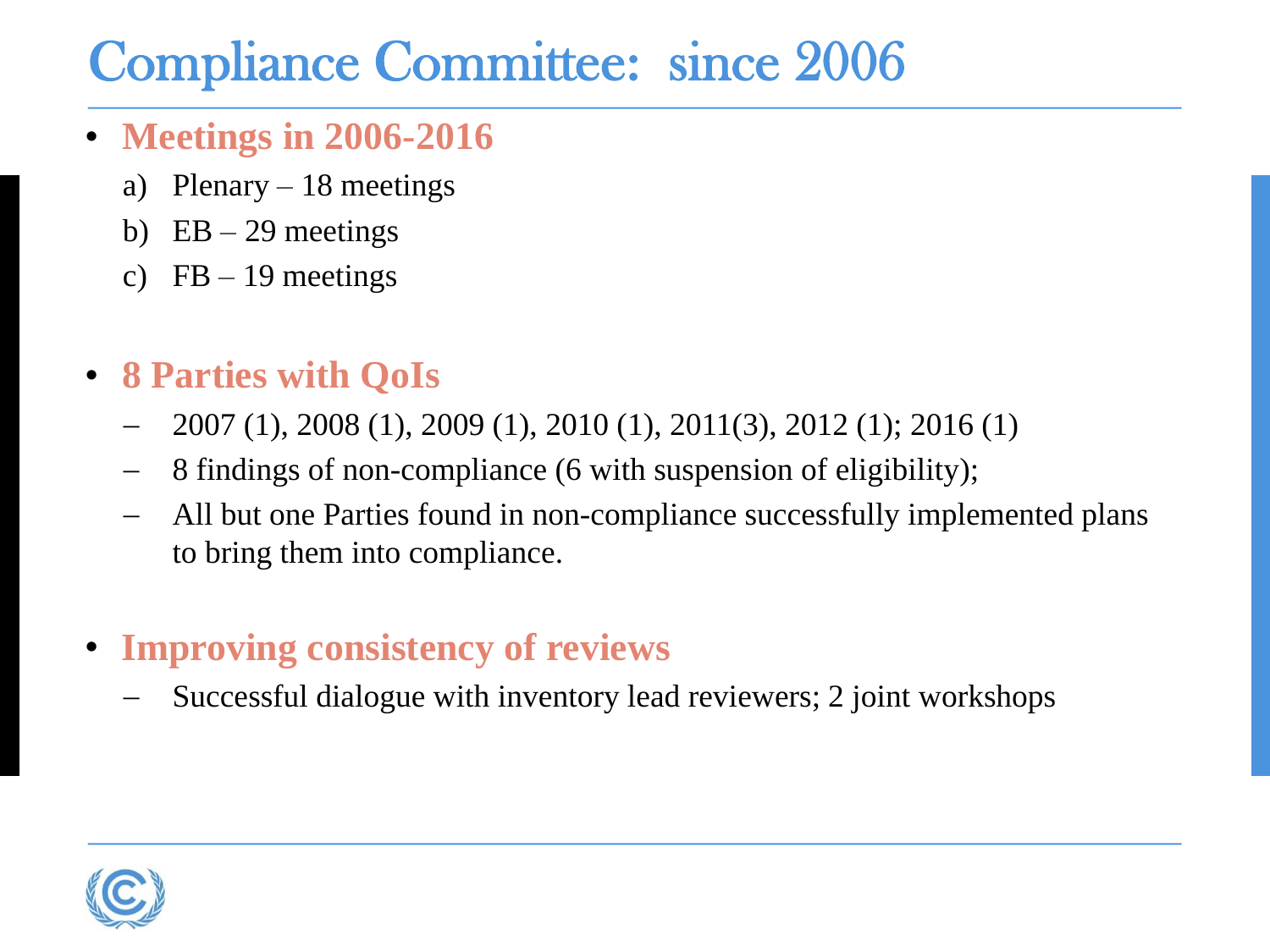#### **Opportunities and challenges**

| <b>Opportunities</b>         | <b>Challenges</b>                                |  |  |
|------------------------------|--------------------------------------------------|--|--|
| <b>Review process</b>        |                                                  |  |  |
| Detailed assessment          | Resource-intensive                               |  |  |
| <b>Pushes implementation</b> | Lack of available experts                        |  |  |
| Advice and recommendations   | Consistency within and between<br><b>Parties</b> |  |  |
| Kyoto Compliance mechanism   |                                                  |  |  |
| Very effective enforcement   | Facilitative function not clear/used             |  |  |
| Clear and short procedure    | Self-or Party-to Party trigger not<br>used       |  |  |
| Expert-based                 | No "carrots"                                     |  |  |